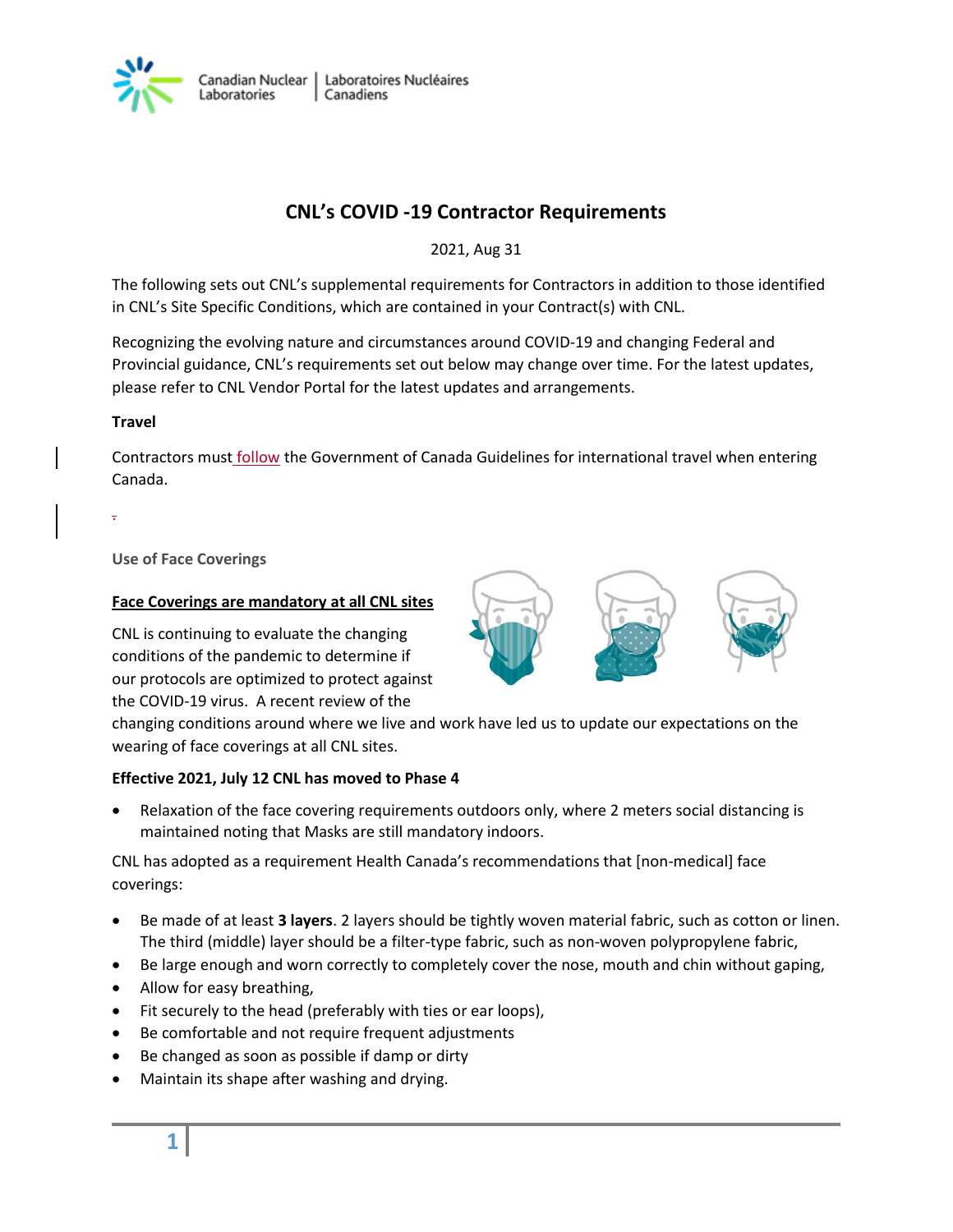

Canadian Nuclear | Laboratoires Nucléaires Laboratories Canadiens

Note: Typical scarfs, bandanas, and neck gaiters may not meet these requirements. Filters add an extra layer of protection against COVID-19 by trapping small infectious particles.

Consider wearing a face covering that includes a filter or filter material as one of its layers, such as:

- non-woven polypropylene fabric, which can be found as: a craft fabric, the non-woven fabric that's used to make some reusable shopping bags or,
- a disposable filter inserted into a pocket on the mask Reusable face coverings with a non-woven filter layer should be washed daily, and can be washed multiple times. Disposable filters should be changed daily or as directed by the manufacturer.

In the Controlled Areas, the following applies:

 respiratory protection for Radiation Protection (RP) purposes will be assigned by qualified (G1) RP staff;

 face coverings are considered to be personal clothing and as such are subject to radiation protection approval for use and can be removed from site provided they are not radiologically contaminated;

face coverings should be worn and monitored in the whole body monitor prior to taking them off-site;

CNL Contract Representatives will be enforcing the face covering policy with contractors with the following exceptions:

- If you have a medical condition that prevents you from wearing one
- If you have an engineered control that separates you from others and/or provides a barrier that maintains physical distancing (example: a plexiglass partition)
- If you are performing a task that the face covering would be a greater safety hazard, for example hinders your ability to see due to eye/ safety glasses fogging up
- If you are outdoors and you are certain you can safely maintain physical distancing from others – in all directions at all times
- If you are eating or drinking (physical distancing must still be maintained)
- If you are in your office, cubicle, conference room or other workplace area and have control over someone entering into your 2 metre vicinity
- If you are smoking at a designated smoke area (physical distancing must still be maintained)
- If you are giving a presentation to a group of people and maintain physical distancing (posted maximum room occupancy must be followed).

Clarification NOTE:

- If you are unable to wear a face coverings for a medical reason, a declaration of medical need to not wear a face covering must be provided by a physician. The Contracting Company is to keep this information on file and upon request by CNL, provide information related to numbers of employees that are wearing face shields. Workers who cannot wear a face covering for medical reasons only, are required to wear a face shield.
- If face coverings pose a safety hazard while performing a task, for example hinders your ability to see due to eye/ safety glasses fogging up, a face shield must be worn instead. Safety concerns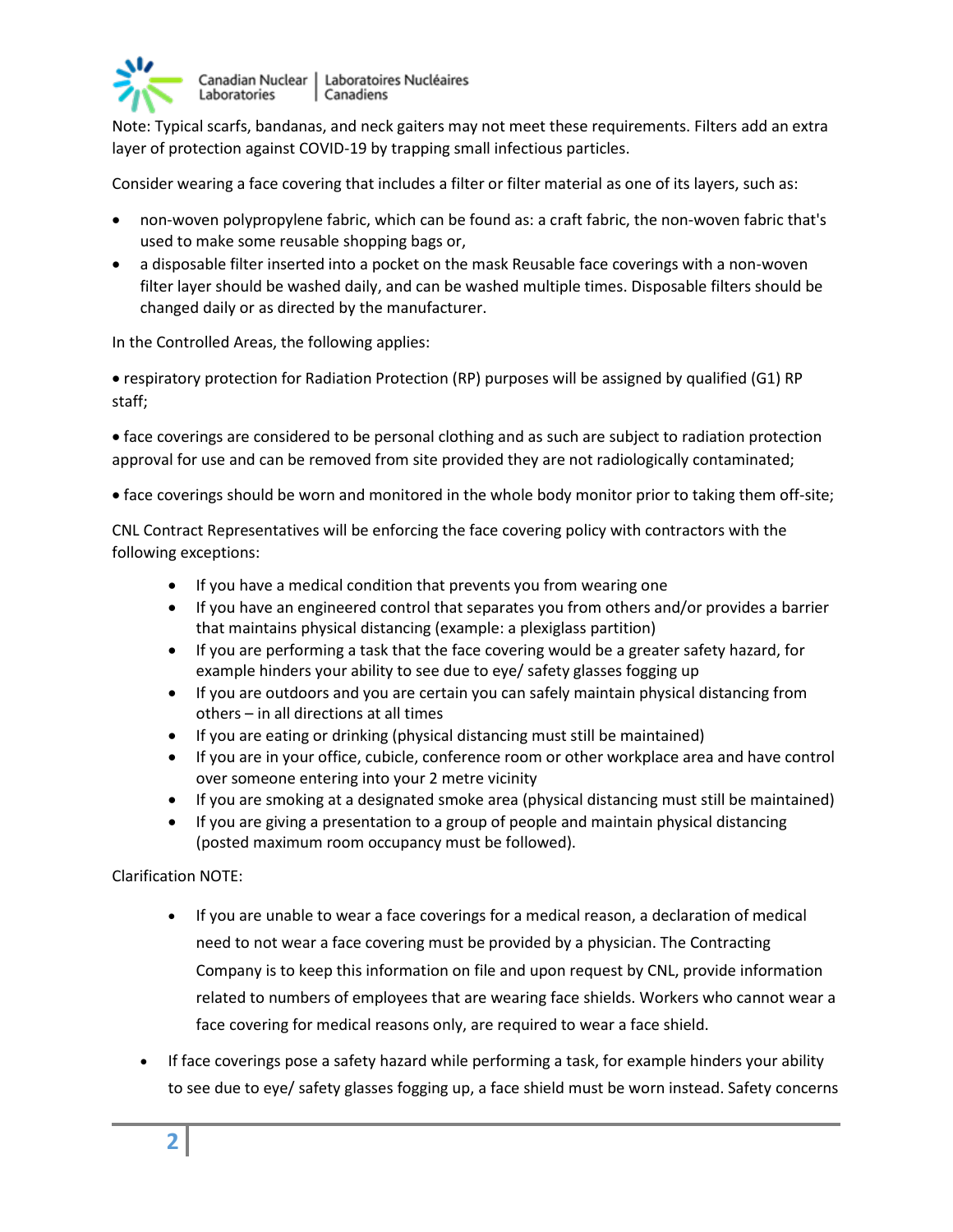

Laboratoires Nucléaires Canadian Nuclear Laboratories Canadiens

must be raised through your company supervision/line management who will assess and validate the concern and arrange for a face shield that may only be used instead of the face covering where the validated safety concern continues to exist. In these instances, Contractors are asked to document these assessments/validations and provide them to CNL upon request.

## **Asymptomatic**

Since the onset of the pandemic, our stance at CNL has changed to stay in alignment with federal, provincial, and regional health authorities to ensure the health, safety and wellbeing of our employees, contractors and visitors. When the resurgence started, CNL maintained conservative protocols as some Public Health authorities provided new guidance with respect to self-isolation, testing and contact tracing.

If someone in your household has symptoms of COVID-19, household contacts (worker included) should self-monitor for symptoms.

Individuals are **not required** to get a COVID-19 test, if they do not have COVID symptoms themselves. Household contacts are **not required** to self-isolate as long as they continue to be asymptomatic and have not been identified as a close contact of someone who has tested positive for COVID-19, either at home or in the community.

The risks associated with this change are considered low due to mandatory on-site face-covering directive and improved adherence of COVID-19 protocols by CNL employees, contractors and visitors. That being said, CNL will continue to monitor changes in public health guidance.

**If any of your employees are exhibiting any COVID-19 symptoms, we ask that these employees:**

**(a) Adhere to your Companies' COVID-19 Response Plan and,** 

**(b) Honestly and truthfully answer your pre-screening questions and not come to site.**

If COVID-19 conditions at our sites or in any of our local communities worsen, CNL will notify our contractors if there any additional changes to the guidance provided. The health, safety and wellbeing of our employees, contractors and visitors will continue to be our number one priority.

## **Screening**



All CNL staff and Contractor personnel will need to undergo a screening process each day upon entry to a CNL sites as further set out below for each location. To clarify, that means each day your personnel attend site, they will need to complete the screening. Additionally, if personnel enter site, leave, and come back within the same day, they

will be required to complete screening each time. To further ensure the safety and security of CNL's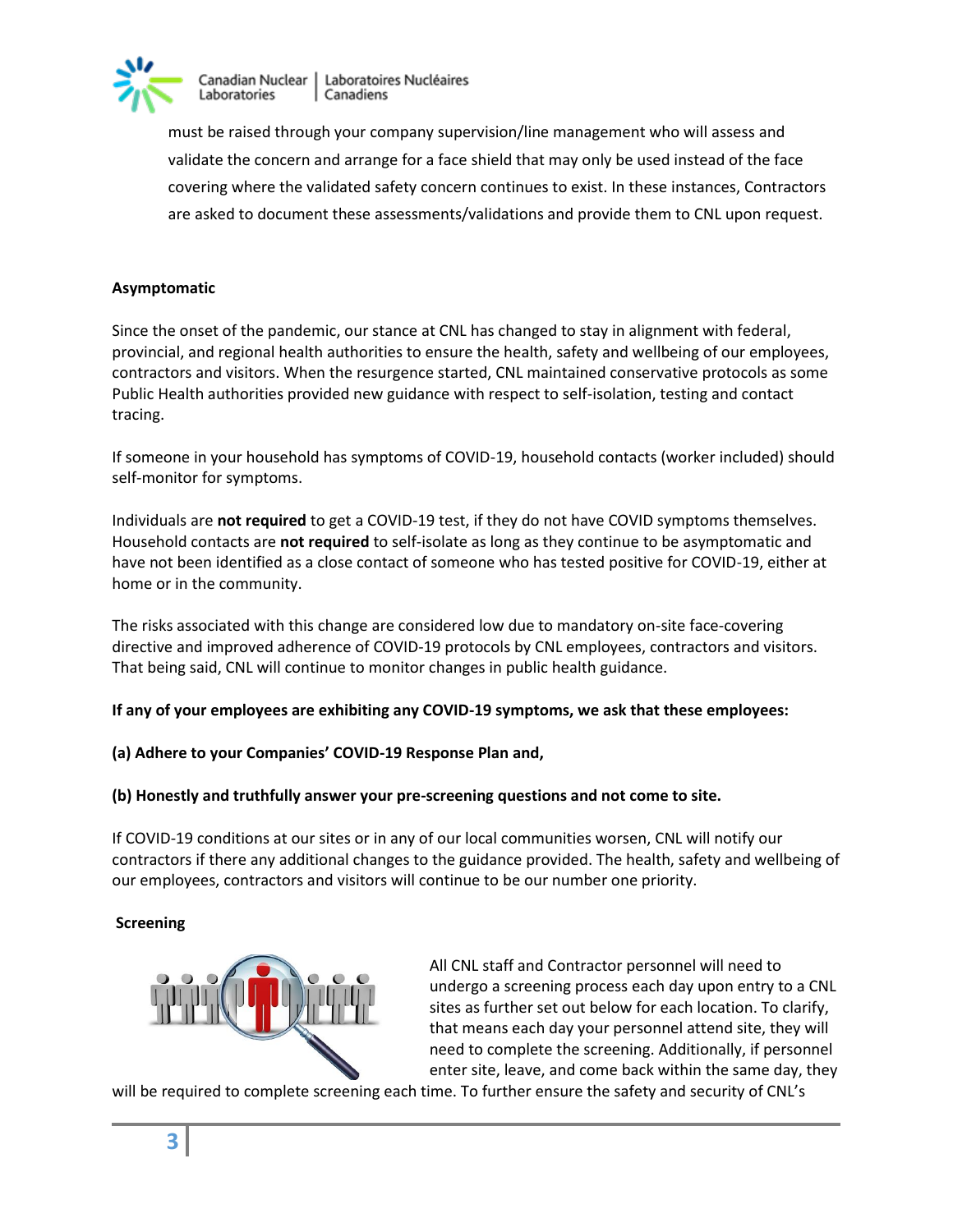

Canadian Nuclear Laboratoires Nucléaires Laboratories Canadiens

workplace, its employees and contractors, screening questions may change on a moment's notice, as they are subject to ongoing revisions by Government of Canada Public Health protocols which are used to help prevent the spread of COVID-19.

Arrangements for screening at each of CNL's locations are set out below:

Chalk River

**The preferred method of COVID-19 screening for "stickered" contractors (who do NOT have current network accounts) is:**

- Pre-screen by phone daily (within 24 hours) prior to entry to site by calling 613-584-8030 (or ext. 48030)
- Once pre-screening by phone has been completed, contractors will remain in the left lane when going through the outer gate and proceed onto site
- If pre-screening has NOT been completed within 24 hours of arriving at site, stay right and proceed under the tent to complete the screening with a Security Officer
- If you have a passenger in your vehicle who has not pre-screened, stay right and proceed under the tent for screening with a Security Officer
- If the Security Officer directing traffic selects your vehicle for a spot check, please proceed under the tent for screening validation:
	- If you completed pre-screening by phone, inform the Security Officer when asked
	- If you have not completed pre-screening by phone, inform the Security Officer and complete screening at that time with the Security Officer by answering the screening questions.

For all CRL employees, AECL/CNSC staff, and contractors with network accounts, please continue to complete pre-screening online daily (within 24 hours) prior to entry to site.

## Deep River, NPD, LaPrade, and Fredericton

Signs are posted at all entrances, with a Health Centre contact or designated screening personnel identified and their contact information. Please contact the applicable number to complete the screening process. As a reminder, no one is permitted to enter any building until cleared. Contractors working at Douglas Point and Gentilly will address COVID-19 screening through the CNL Facility Manager or designate prior to coming to site.

## Port Hope

Please follow the process outlined on all signage posted to contact the Shift Supervisor, who will then ask the screening questions, prior to entry, and grant access. The same process is to be followed by contractors and delivery drivers.

## Whiteshell

Screening has already been implemented and will continue to do so by using a combination of Security staff and posted signs. All delivery drivers and contractors wanting access to the site are also screened by Security staff.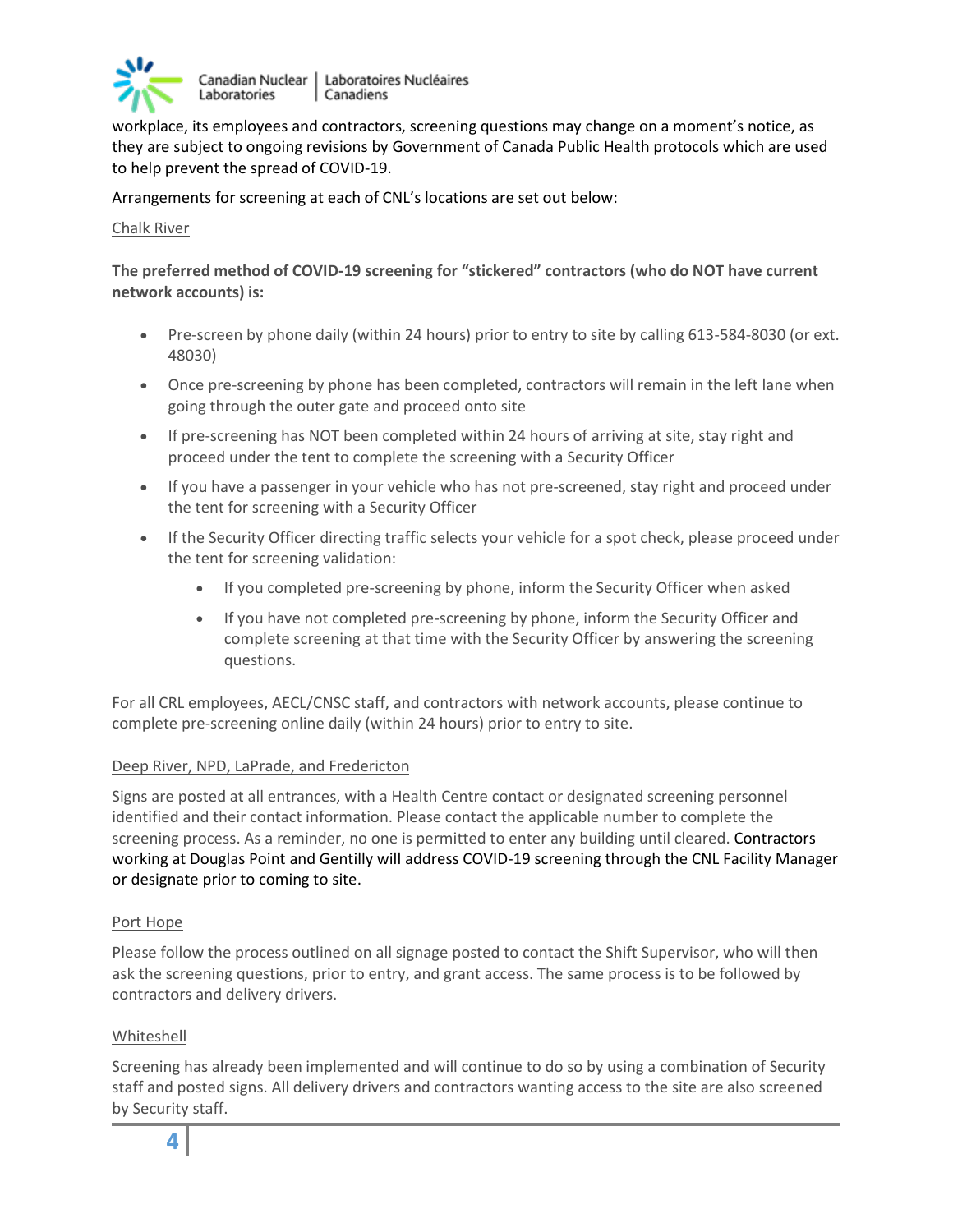

## **Visitors**

CNL has robust COVID-19 virus risk controls and active screening in place. To help reduce the risk of introducing the COVID-19 virus into the workplace, CNL sponsors will ensure that visitors are asked to adhere to the following guidance when attending a CNL site.

At the site entry point any "yes" responses to the screening questions below will result in denying site access to the visitor. To avoid being turned away at the site entry point, visitors are to conduct their own COVID-19 self-assessment within 24 hours of their arrival by truthfully answering the following screening questions and if answered "yes" to any of the questions, postpone their visit for 14 days or until cleared by Public Health.

## **Training**



All CNL and Contractor's personnel will be expected to undergo training in respect of CNL's measures during COVID 19 prior to attending or returning to a CNL site. The training is in addition to CNL normal Contractor Safety Orientation. CNL is asking all contractors who are registered in ISN to access the training from ISN's website, which will be made available by CNL shortly prior to each contractor needing to commence work[. https://www.isnetworld.com/en/](https://www.isnetworld.com/en/)

If any Contractor is experiencing difficulties in ISN, please email CNL at[: contractormanagement@cnl.ca](mailto:contractormanagement@cnl.ca)  for assistance.

For Contractors, who may not have access to ISN, CNL has a training package it can provide upon request by your CNL Contractor Representative, which can be directly presented to your personnel.

CNL will require signed confirmation by each participant who had undertaken the training. This shall be provided to your CNL Contractor Representative and allow CNL to update its records and know everyone on site is familiar and understands our new arrangements.

## **Physical Distancing**



Practice physical distancing and stay 2 metres from other people.

CNL requires its employees and contractor personnel to exercise a minimum two metre spacing (physical distancing) at all times on a CNL site, except when essential work will not permit two metre spacing. In this instance each task will be reviewed on a case by case basis to determine if additional safety controls are required.

Contractors Return to Work Plans shall contain and demonstrate to CNL it has appropriate protocols for physical distancing.

Contractors are further encouraged to limit meetings, presentations, training and other gatherings at CNL locations. All gatherings at CNL locations must adhere to physical distancing requirements. Skype, teleconference or video conference should be used as an alternative to in-person meetings, presentations, training and other gatherings where possible.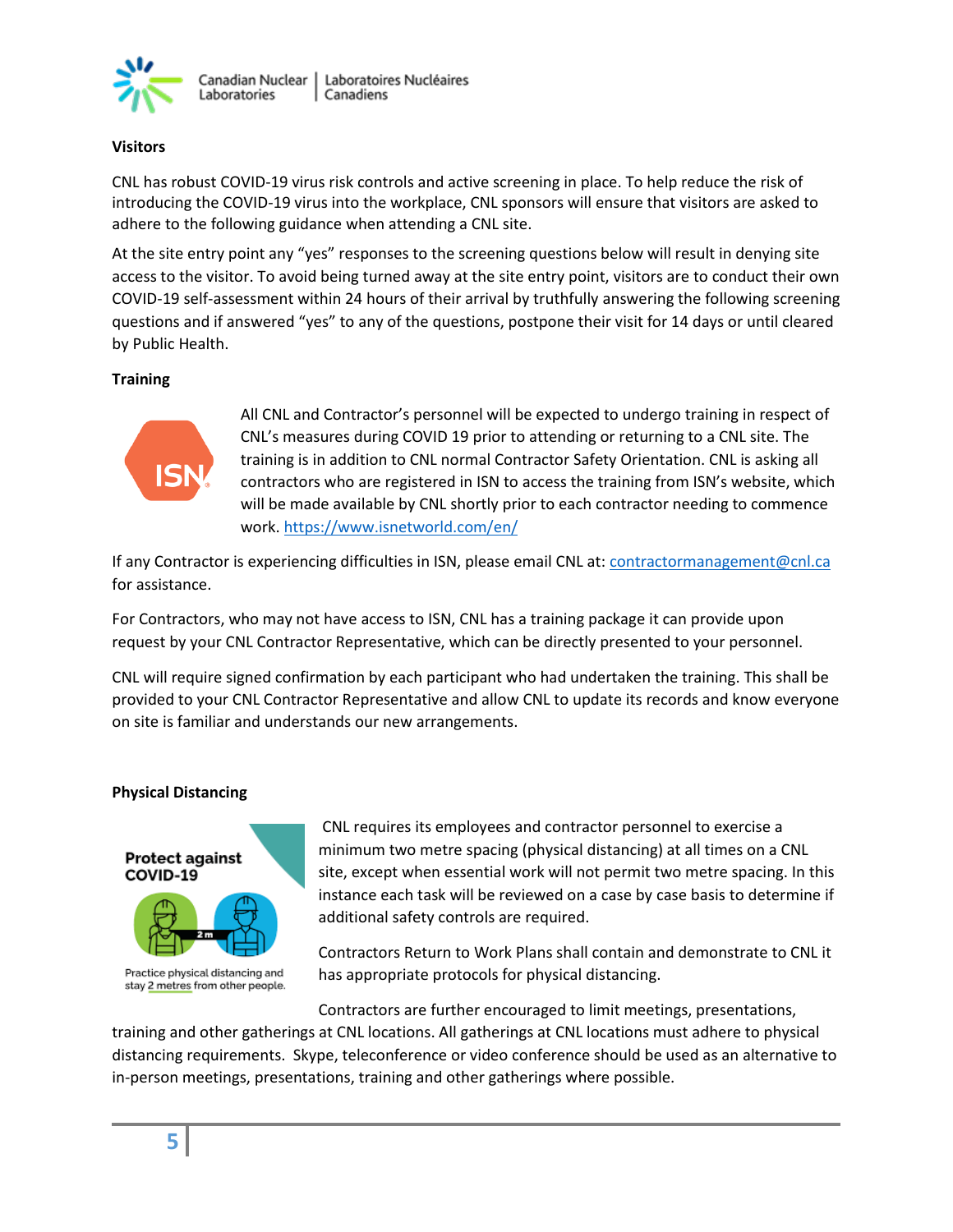

## **Instructions & Reporting of illness to CNL**

CNL expects these same arrangements to be followed and either referenced or incorporated into its own COVID-19 Response Plan as set out below. The Contractor's management and supervisors shall be made aware/trained in these arrangements and as soon as reasonably practicable, report any illness to the CNL Contractor Representative **Contractor Return to Work Plans**

Contractors will be required to submit COVID-19 Response Plans for CNL acceptance via its CNL Contractor Representative. Response plan will need to specify the methods the Contractor has implemented to protect its workers during execution of work.

Contractors will not be permitted to return to work without acceptance of such plans, without specific written agreement from CNL. COVID-19 Response Plans shall as a minimum, cover the following:

- 1. Maintain compliance with Occupational Health and Safety Act (OHSA) and its regulations and the directives coming from the Chief Medical Officer of Health, as well as Federal and Provincial guidance in respect of measures for Health and Safety during COVID-19.
	- Hierarchy of controls Most Elimination Physically remove the hazard  $C<sub>other</sub>$ Replace the hazard Isolate neople from the bazard Change the way people Protect the worker with effect
- 2. Show consideration of hierarchy of controls.

- 3. Contractor Policies, Work Practices and Protocols for:
	- Physical Distancing
	- Reporting of illness
	- Maintaining a clean and sanitary job site
	- Training of personnel in respect of any revised work practices (in addition to any provided by CNL), in particular any additional training to supervisor personnel
	- Planning and Sequencing of work
	- Tracking the location and health of its personnel
	- Use of personal protective equipment (PPE)
- 4. Hazard Assessment

COVID-19 has been identified as a potential hazard for all site work, regardless of the type of work. A risk assessment must be conducted by CNL Staff for all work using CNL's Hazard Screening checklist to determine the safety controls required to mitigate the risk. CNL will advise the Contractor of anything relevant or different, which they may need to take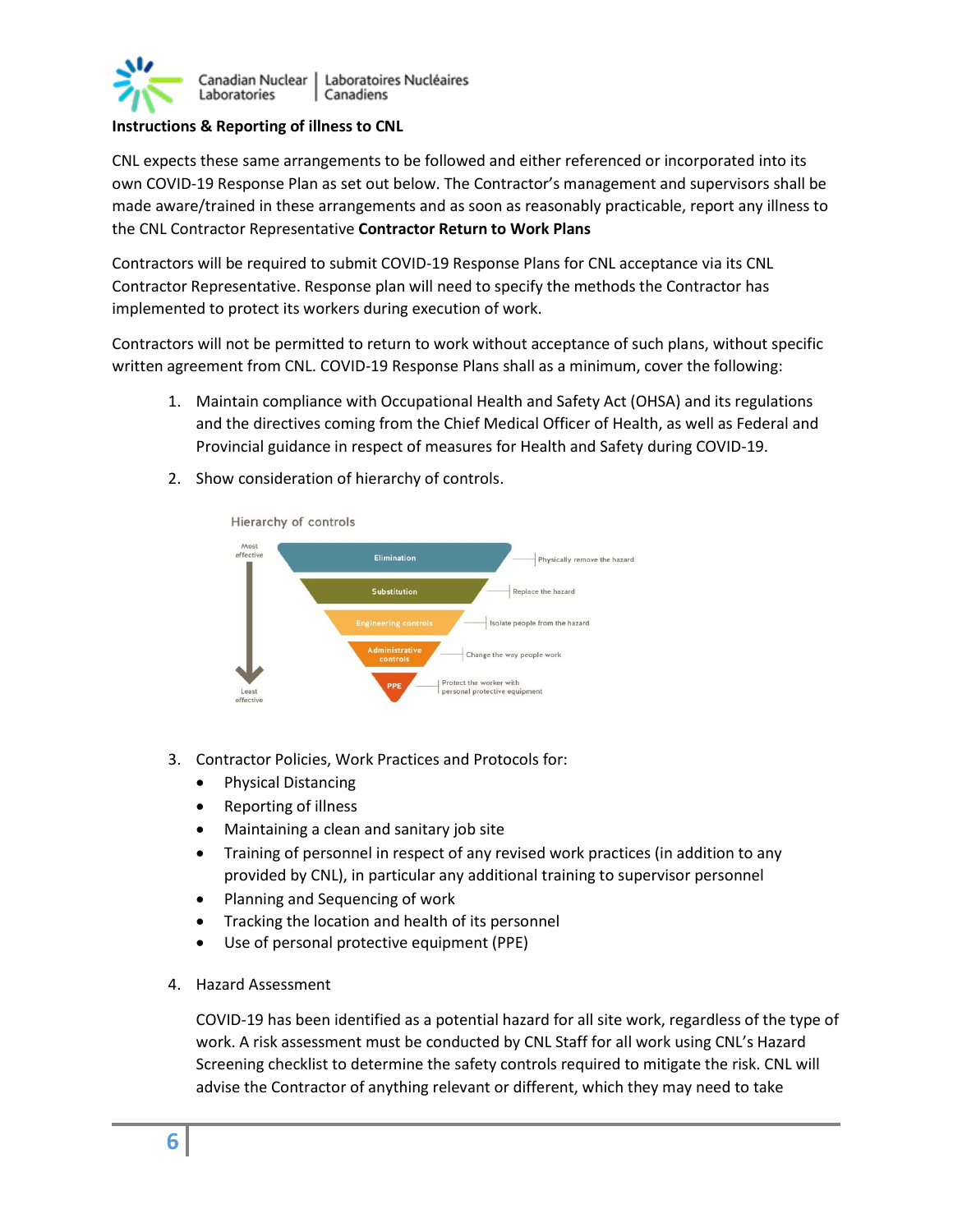

Canadian Nuclear | Laboratoires Nucléaires Laboratories | Canadiens

account of in their work planning, which will need to be incorporated into their COVID-19 Response Plans and prior to performing any work.

Contractors shall resubmit their JHA/JSA's taking account of the changed work environment, revised methods of working etc., as part of their COVID-19 Response Plan for CNL acceptance.

5. Work Control Plans/Documentation

Contractors shall resubmit their Work Control documentation with consideration to adjustments in working practices and schedule, which should demonstrate to CNL matters including:

- limiting number of workers to critical number by staggering work schedules
- sanitation of sites and workspaces
- site planning to facilitate appropriate physical distancing (two metres) between workers during any particular shift
- work-site mobility and transportation, including hoist operations
- 6. Deliveries/Logistics

Please also help CNL by identifying any goods, equipment and material deliveries you expect, as well as inform your suppliers and their carriers of CNL screening requirements that will need to be observed.

## Applicability:

The above requirements will be applied in a scalable way for all Contractors performing physical work at a CNL Site.

For inspections, testing, and routine maintenance activities, CNL will require evidence that the Company's Standard Operating procedures comply with the requirements in this document and revised JHA/JSA documentation has been submitted.

For CNL augmented staff which form or support part of CNL's own organization, CNL's own arrangements and supervision will continue to apply.

## **CNL Oversight Arrangements & Pre-Job Briefing**

Following acceptance of your COVID-19 Response Plan, and written confirmation to resume work including any particular start date that should be applicable, your CNL Contractor Representative will:

- Provide a pre-job brief
- Ensure all relevant documentation is in place to start work
- Ensure all your personnel have received CNL and any relevant training called out in your plans
- Oversee your own pre-job brief to your personnel or subcontractor and ensure a consistent message is being passed on.